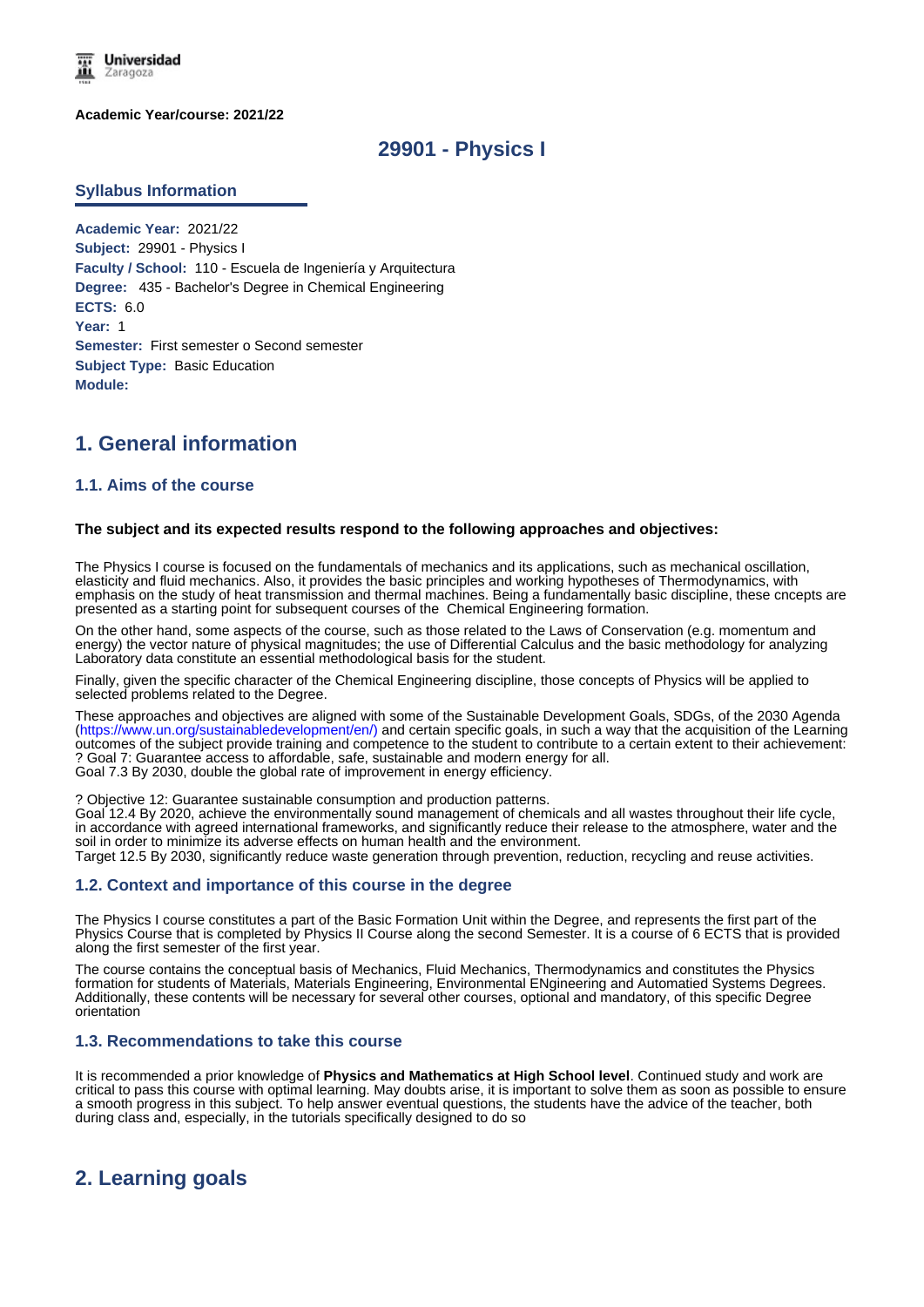## **2.1. Competences**

When approved on this Course, the student will have enhanced competence to:

#### 1. **SPECIFIC SKILLS**:

Comprehension and control of the basic conceptus on the general laws of Mechanics, Thermodynamics, waves and fields, and their application to electromagnetism on typical problems of the field.

#### 2. **General SKILLS**:

2.1 Capacity to solve problems and take decisions with initiative, creativity and critical reasoning.

2.2 Capacity to learn continuously y develop strategies for autonomous learning

## **2.2. Learning goals**

# **To pass this subject, the student must demonstrate the following results:**

#### **1. General learning outcomes:**

- 1. To know the fundamental concepts and laws of mechanics and thermodynamics and their application to basic problems in engineering.
- 2. To analyze problems that integrate different aspects of physics, recognizing the various physical principles underlying a technical application, device or real system.
- 3. To know the units, orders of magnitude of the defined physical magnitudes and solve basic engineering problems, expressing the numerical result in appropriate physical units.
- 4. To correctly use basic methods of experimental measurement or simulation, To present and interpret the data, relating them to the appropriate physical quantities and laws.

5. ? To use bibliography and/or any of the available resourses available today and to develop a clear and precise language in its explanations on questions of physics.

#### **2. Specific learning outcomes:**

- Correctly applying the fundamental equations of mechanics to various fields of physics and engineering: rigid body dynamics, oscillations, elasticity and fluid.

- Understand the meaning, usefulness and relations between magnitudes, elastic core modules and coefficients used in solids and fluids.

- Performs mass and energy balances correctly applied to fluid movements in the presence of basic devices.

- Correctly use the concepts of temperature and heat. Applies these concepts to calorimetry, expansion and heat transmission problems.

- Apply the first and second law of thermodynamics to processes, basic cycles and thermal machines.

### **2.3. Importance of learning goals**

The learning outcome are crucial since they will provide the student with a set of knowloedges and tools required to solve simplified problems of Machanics and Thermodynamics related to the Chemical Engineering activities. They are, in turn, the starting point for further knowledge in higher year courses in the Degree.

# **3. Assessment (1st and 2nd call)**

### **3.1. Assessment tasks (description of tasks, marking system and assessment criteria)**

## **The student must demonstrate that he has achieved the expected learning outcomes through the following assessment activities:**

To promote the continued work of the student, programmed self-assessment activities will be carried out in the corresponding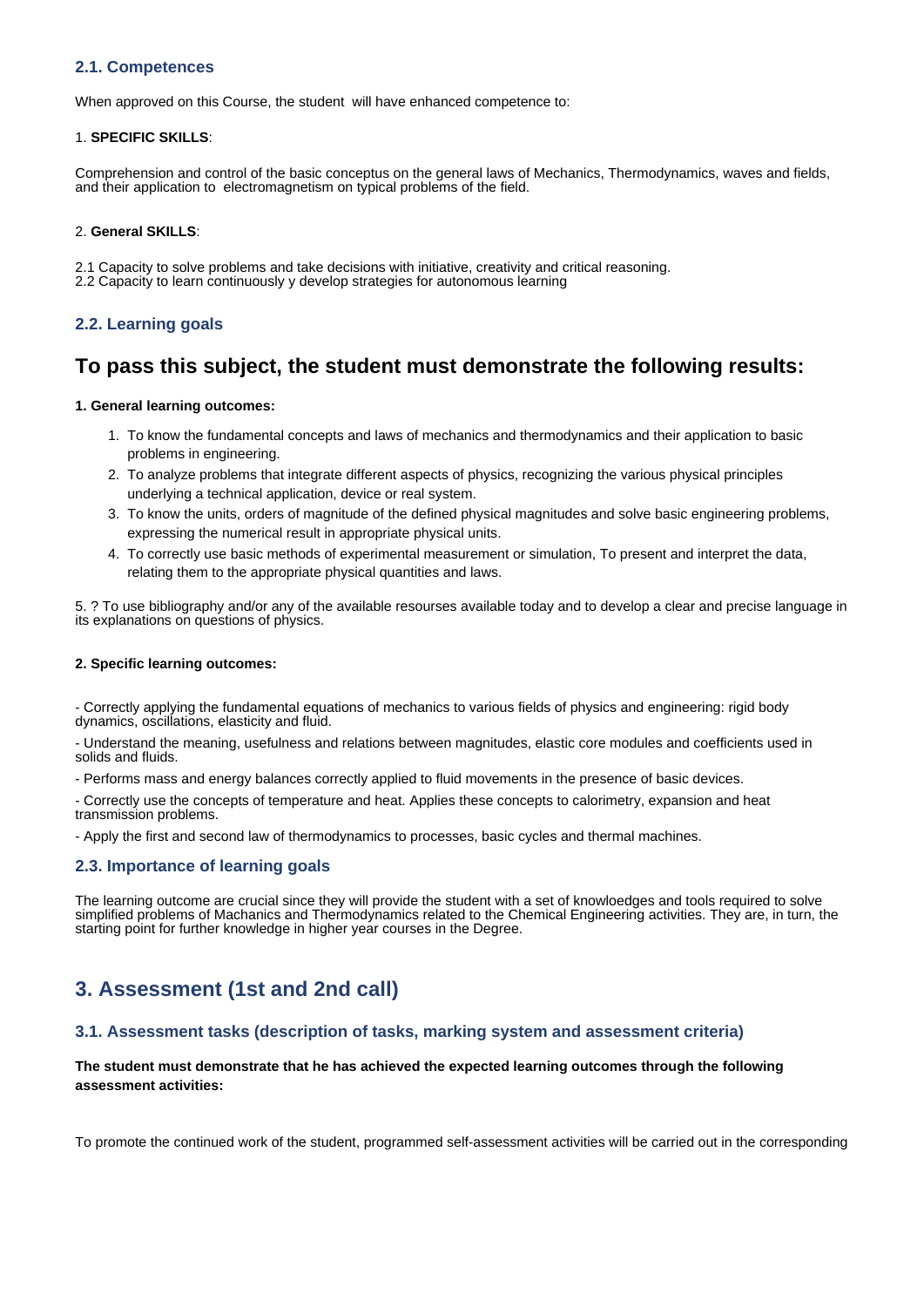class that ends each content block. This self-evaluation is of a non-obligatory and individual nature, and is offered with the purpose of giving the student the possibility of knowing better his / her performance regarding specific use of the subject before the two partial tests. This will result in a better use of the contents of the subject as they are developed in class.

Throughout the semester, a minimum of 2 (two) partial written tests will be carried out, which will include conceptual and formal development problems on the subjects of the subject. The minimum grade for approval of each partial test will be 5 (five) out of 10 (ten) points. The grade obtained in each of these tests will contribute in identical fractions to the sum of the total of partial tests. This total will account for 40% of the final grade.

Those students who have not passed one or more of the partial tests must take a global written test that will be carried out at the end of the semester, according to the exam schedule of the center. The global test will have a structure analogous to that of the partial tests but covering the contents of the entire course. This test will constitute 30% of the final grade, passing with a minimum grade of 5 (five) points out of 10 (ten).

The learning outcomes 1.1, 1.2 and 1.3 will be evaluated.

To pass the course, it will be necessary to obtain at least five points in each of the scores of the aforementioned tests, which will result in an overall average mark equal to or greater than 5 (five) points. However, an overall average of 5 (five) points is not a sufficient condition for approval, the student must pass each individual test with a minimum of 5 (five) points.

The learning outcomes 1.1, 1.2 and 1.3 will be evaluated.

At the end of the semester a test will be carried out in the laboratory, related both to the experimental methods and to the analysis of the data obtained. The content of this test will be developed from the activities carried out in the laboratory sessions. This test will constitute 10% of the final grade. It will be of eliminatory character, that is to say, it will have to be approved to be able to surpass the subject, and the minimum note for its approval will be of 5 points.

The learning outcomes 1.3 and 1.4 will be evaluated.

A tutored work of a practical nature will be proposed that will allow evaluating the learning results 1.1, 1.2 and 1.3 (occasionally 1.4 and 1.5). This work constitutes 20% of the final grade for the course, and will be compulsory and eliminatory, being approved with a minimum grade of 5 (five) points out of 10 (ten).

Those students who choose not to follow the previous evaluation process may take a final exam that comprises 100% of the grade.

# **4. Methodology, learning tasks, syllabus and resources**

### **4.1. Methodological overview**

#### **The learning process that has been designed for this subject is based on the following:**

 Lectures, given to the whole group, in which the teacher will explain the basic principles of the subject and the strategies and procedures for the application of these concepts to real and everyday situations and problems.

 Throughout the course, classes will be included to develop the aforementioned strategies for solving problems. In these spaces, the possible ways to use the mathematical concepts and tools will be discussed to solve the problems and analyze the solutions (consistency, reasonableness and approximations in each case). Students' participation in this activity will be enhanced by announcing to students the dates for these activities, also indicating in advance what will be the real situations that will be analyzed in the classroom so that the student can reflect on them previously, and participate in its resolution.

 Laboratory practices that are distributed throughout the semester and whose assessment will be part of the final grade of the subject. Groups of two or three students are formed to work on each laboratory assembly, counting with a script previously delivered by the professors and a questionnaire that collects the data are taken and their analysis.

 Activities in small groups that can be: seminars that delve into a subject of the subject of interest in the degree, advanced laboratory experiences, supervised work of students, etc. Autonomous work, studying the subject and applying it to the resolution of exercises. This activity is fundamental in the student's learning process and for overcoming the evaluation activities. Tutorials, which can be related to any part of the subject and it will be emphasized that the student comes to them with

conveniently clear and thoughtful approaches.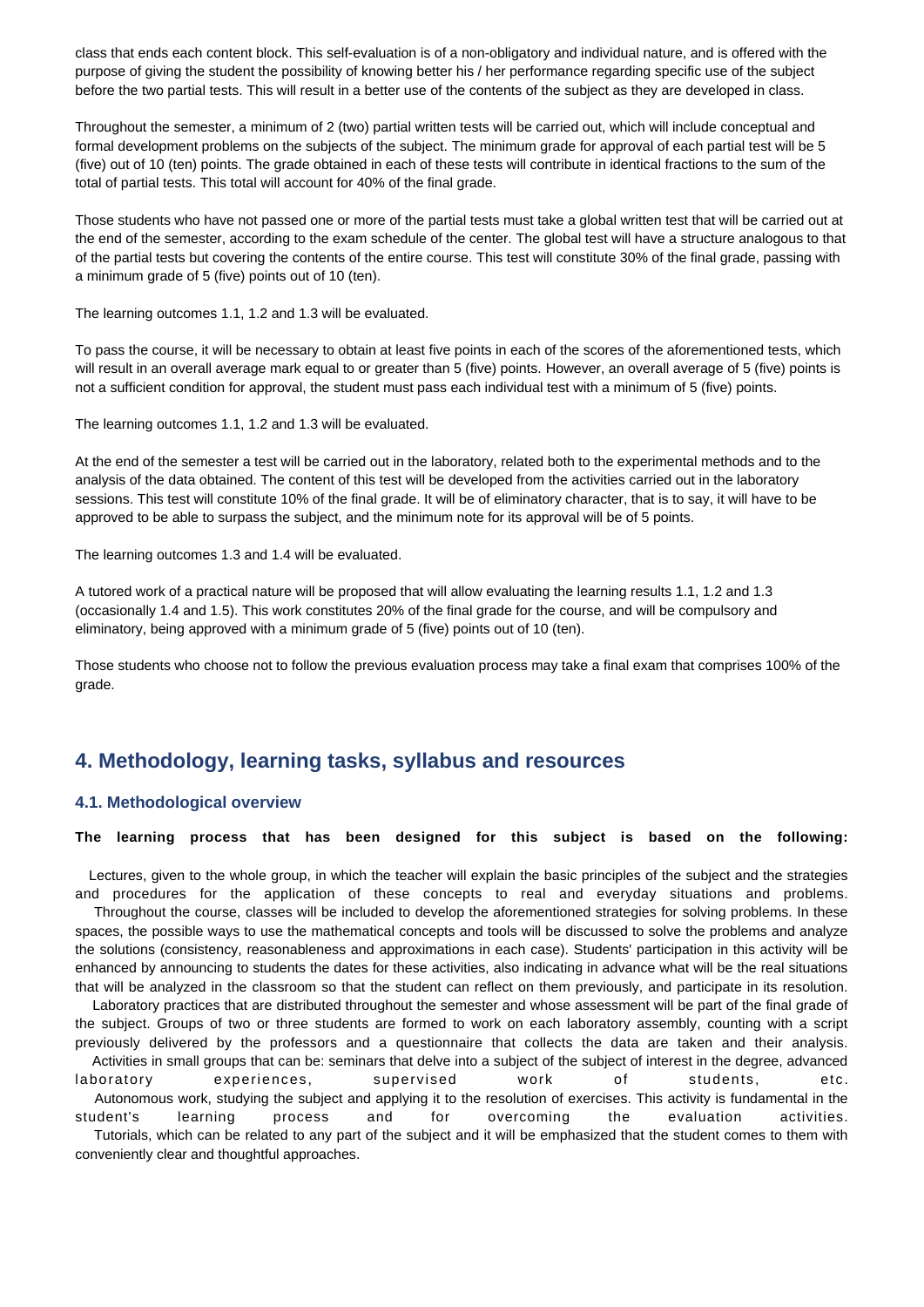## **4.2. Learning tasks**

The course includes the following learning tasks:

Lectures. Developed throughout the semester by 3 hours of weekly classes on schedule assigned by the centre. It is, therefore, highly recommended for the proper use of the subject face activity.

Laboratory activities: Will consist of 4 laboratory sessions of two hours each, made in subgroups of the main group of theoretical class. The labs are classroom activities that the student must do to pass the subject; evaluation will be done through a final exam. The time planning will be conducted by the centre and communicated at the beginning of the course.

Seminar activities. In this classroom activity, it will work on problems presented in lectures. There will be 7 sessions of one hour, in which the critical problem solving is encouraged.

Study and autonomous work. This is a part of the subject that is valued in about 85 hours, necessary for the study of theory, problem solving and review of laboratory scripts.

Tutoring. The professor will publish a schedule for the student's tutorial sessions so that they can go to make consultations. In order to carry out these consultations in an orderly manner, a personalized order will be established in each schedule, thus avoiding the overlapping of tutorials and improving the use at the individual level. In the cases in which any student is unable to attend within these times, and prior communication to the teacher by the student, a schedule adapted to the student's possibilities will be established.

## **4.3. Syllabus**

The course will address the following topics:

PART

MECHANICS: FUNDAMENTALS

0. Class Zero. Presentation of the overall course. General information. FAQs about schedule, timetable, contents, evaluation, etc.

1. Kinematics.

? Position. Velocity. Speed. Definition and mathematical use.

? Reference systems. Relative movement.

2. Dynamics of a single particle. Newton's laws. Inertial and non-inertial systems. Special forces: friction, spring, gravity. ? Work and energy. ? Linear and angular momentum.

3. Dynamics of a particle system. ? Center of mass. Equation of motion.

? Conservation of linear and angular momentum in particle systems.

4. The rigid body.

? Moment of inertia. Dynamic rotation on a fixed shaft.

PART II

MECHANICS: APPLICATIONS

5. simple mechanical oscillations.

? Harmonic oscillations. ? Free, damped and forced oscillations.

? Resonance.

6. Fluid Mechanics.

? Introduction: ideal fluid, basic concepts.

- ? Fluid Statics: principles of Pascal and Archimedes.
- ? Fluid dynamics: Bernoulli equation and applications.

PART III

- **THERMODYNAMICS**
- 7. Heat and temperature.
- ? Temperature: thermometers and thermometric scales.

? Heat and heat capacity.

? Heat transfer.

8. The first law of thermodynamics. Thermal processes.

? Internal energy, equilibrium states.

? Thermodynamic Processes in an ideal gas.

9. second law of thermodynamics. Thermal machines.

? Introduction: Entropy and second law.

? Thermal machines.

### **4.4. Course planning and calendar**

Schedule sessions and presentation of works

Lectures and problem classes and practice sessions are held in the laboratory according to the schedule set by the centre and published prior to the start date of the course.